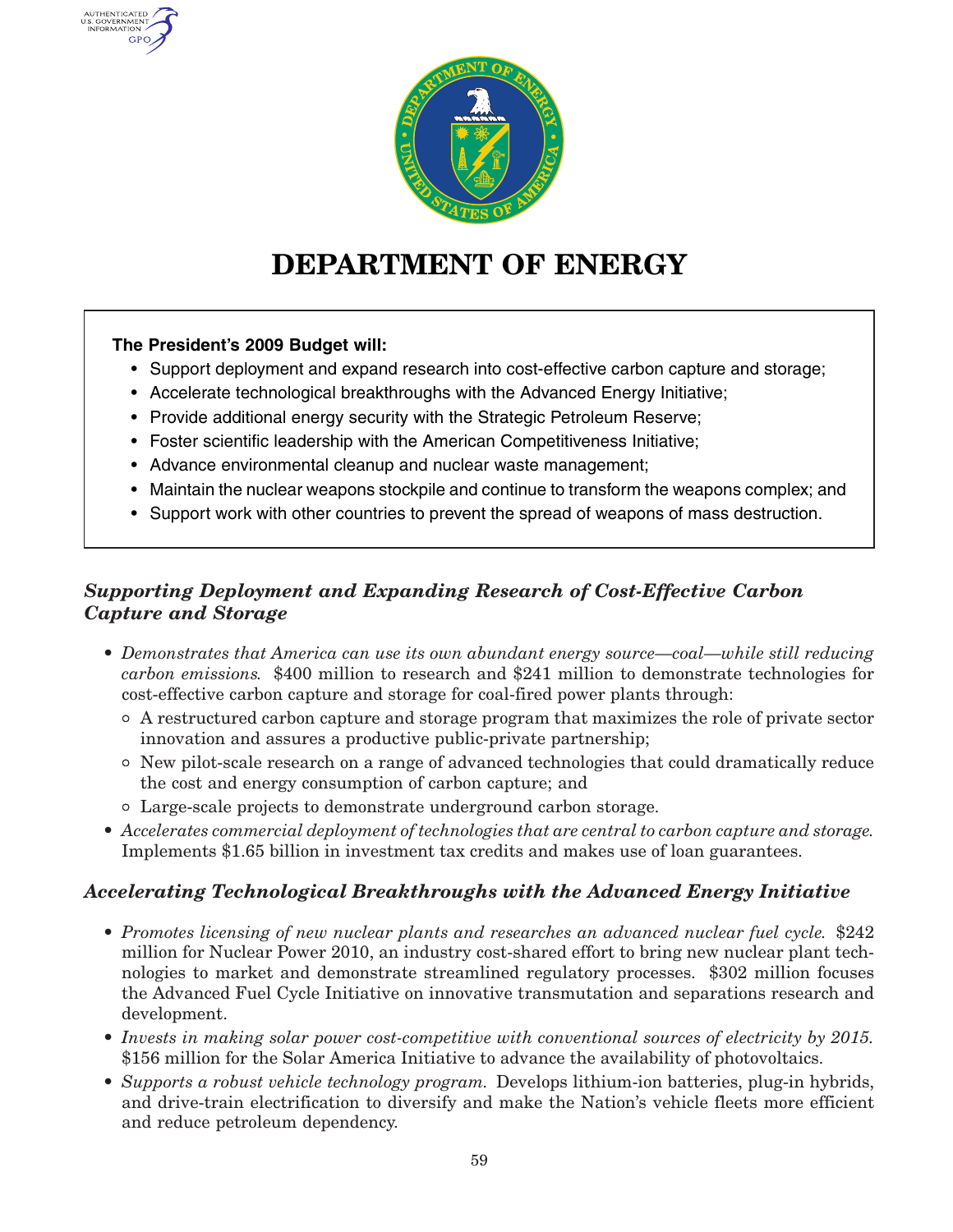## *Providing Additional Energy Security with the Strategic Petroleum Reserve*

- *Protects the economy against oil disruptions.* Doubles capacity of the Strategic Petroleum Reserve by expanding it to 1.5 billion barrels—first filling the reserve to its existing capacity and then expanding capacity at existing and new sites.
- *Provides clean, renewable hydropower.* \$209 million for the Power Marketing Administrations (Southeastern, Southwestern, and Western) and estimated budget obligations of \$3.5 billion for the Bonneville Power Administration to improve energy reliability and capacity while protecting fish and wildlife.

## *Fostering Scientific Leadership with the American Competitiveness Initiative*

- *Supports basic research in the physical sciences and over 25,000 researchers.* \$4.7 billion for the Office of Science to enable scientific breakthroughs with broad impacts on future energy technologies and environmental solutions. Integrates basic research on carbon dioxide capture and storage, electrical energy storage, and high-level nuclear waste system performance with applied technology programs to reduce risk and accelerate achievement.
- *Operates world-class facilities and builds new tools for scientific discovery.* Starts construction of the National Synchrotron Light Source-II, <sup>a</sup> machine that will enable the measurement of material properties with unprecedented energy and spatial resolution, and continues <sup>a</sup> major upgrade at the Thomas Jefferson National Accelerator Facility that will allow world-leading studies of the structure of nuclear matter.

#### *Advancing Environmental Cleanup and Nuclear Waste Management*

- *Cleans up the environmental legacy of the Cold War*. \$5.5 billion to protect public health and safety by cleaning up nuclear research and weapons production sites. Finishes cleanup projects at Sandia National Laboratory and Argonne National Laboratory in 2009.
- *Continues essential engineering design and planning for the Yucca Mountain Repository*. \$495 million continues development of the nuclear waste repository and supports defense of the license application while under Nuclear Regulatory Commission review. The Administration will work with the Congress to provide a stable source of funding for the repository by establishing <sup>a</sup> budget-neutral mechanism for the Department to receive appropriations equal to annual Nuclear Waste Fund receipts from utilities.

#### *Maintaining the Nuclear Stockpile; Transforming the Weapons Complex*

- *Extends the life of existing warheads and accelerates dismantling of excess nuclear weapons.* \$6.6 billion for the National Nuclear Security Administration's Weapons Activities programs. Continues transformation of the weapons complex to <sup>a</sup> smaller, safer, more secure, and less expensive enterprise.
- *Provides nuclear propulsion plants for the U.S. Navy.* \$828 million for Naval Reactors to deliver safe and reliable nuclear propulsion plants for submarines and aircraft carriers.

## *Working with Other Countries to Prevent the Spread of Weapons of Mass Destruction*

• *Detects, secures, eliminates, and disposes of dangerous nuclear materials around the world.* \$1.8 billion for Defense Nuclear Nonproliferation including \$487 million funded in the Office of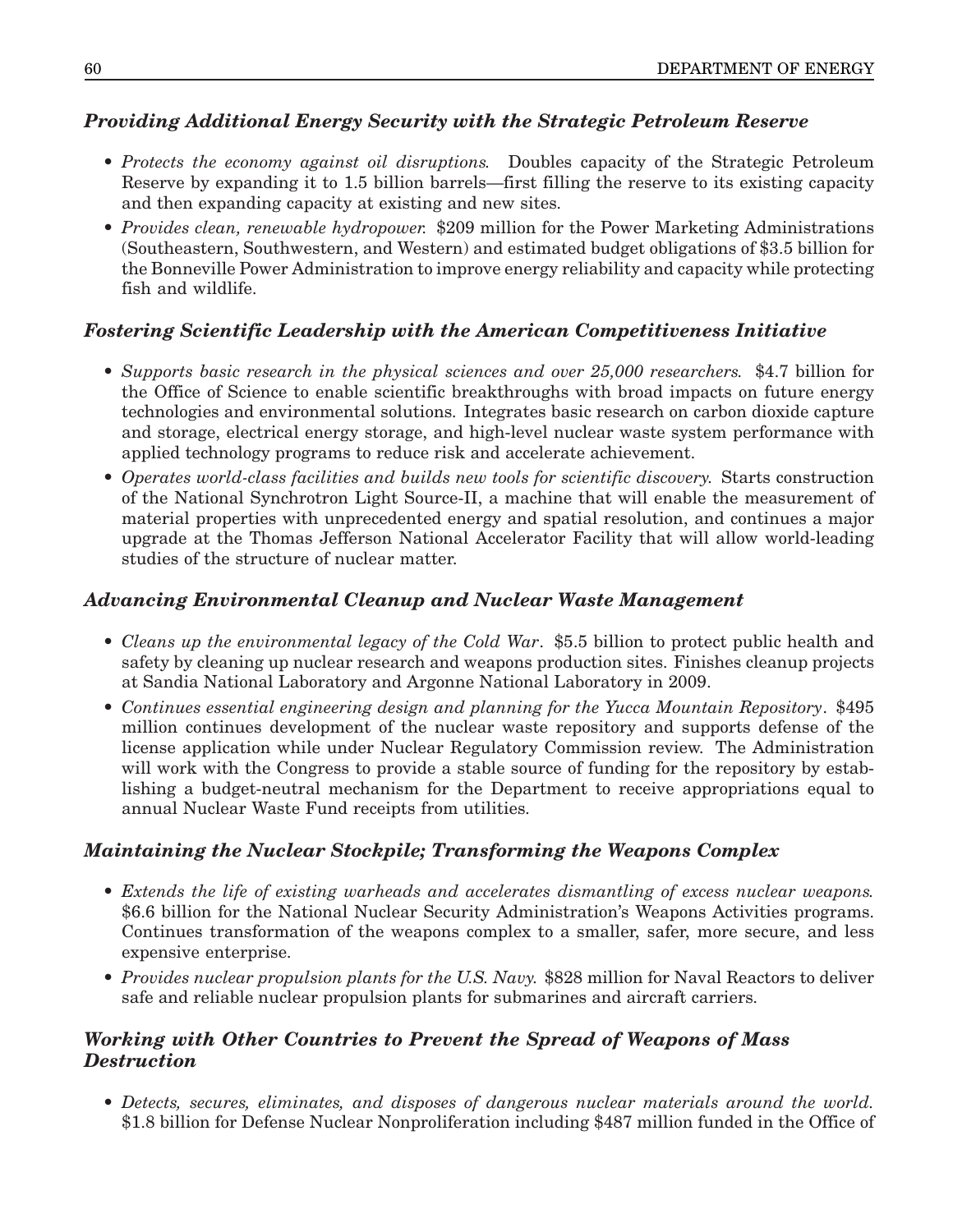Nuclear Energy, and \$119 million funded in Weapons Activities, to deny terrorists and rogue states the weapons-usable materials and expertise needed to acquire or use nuclear weapons and radiological dispersal devices.

#### *Major Savings and Reforms*

- The Department estimates savings of \$538 million over seven years through competitive sourcing actions taken in 2003–2007.
- Increased energy efficiency of Federal buildings since 2003 has saved \$400 million each year, for <sup>a</sup> total of 19.5 trillion Btu, according to the Federal Energy Management Program. Energy investments made since 1985 saved \$1 billion in 2006, and \$6.9 billion in total.

#### *Since 2001, the Department of Energy has:*

- Fulfilled the President's \$2 billion commitment to the Coal Research Initiative three years early. Developed mercury control technologies that helped show how coal power plants could affordably meet emissions limits in the Clean Air Mercury Rule.
- Met the President's commitment to provide \$1.2 billion over five years to support the development of commercially viable hydrogen-powered fuel cells. In cooperation with auto and energy companies, tested hydrogen and fuel cell technologies in 77 vehicles and 14 fueling



stations. Worked with industry to develop <sup>a</sup> fuel cell membrane durable for nearly 5,000 hours.

- Accelerated international cooperation on clean energy technologies through the International Partnership for the Hydrogen Economy; FutureGen; the Carbon Sequestration Leadership Forum; the Generation IV International Forum; the Global Nuclear Energy Partnership; the International Thermonuclear Experimental Reactor (ITER) fusion energy project; and the Asia-Pacific Partnership on Clean Development and Climate.
- Strengthened the Nation's capabilities in materials science by building five new Nanoscale Science Research Centers and <sup>a</sup> major new Spallation Neutron Source—all within budget and on schedule.
- Completed cleanup of 14 sites—including Rocky Flats, Colorado, and Fernald, Ohio—and advanced the cleanup of the 22 remaining sites for which the Department is responsible.
- Accelerated by two years the completion of upgrades at Russian sites that hold weapons-usable materials and Russian nuclear warheads.
- Expanded the Second Line of Defense program that installs nuclear detection equipment at border crossings and megaports around the world to protect against terrorism.
- Down-blended <sup>a</sup> cumulative total of more than 100 metric tons of surplus U.S. highly-enriched uranium for peaceful use as reactor fuel.
- Extended the "safe steaming" record for the Navy's nuclear propulsion plants to 138 million miles.